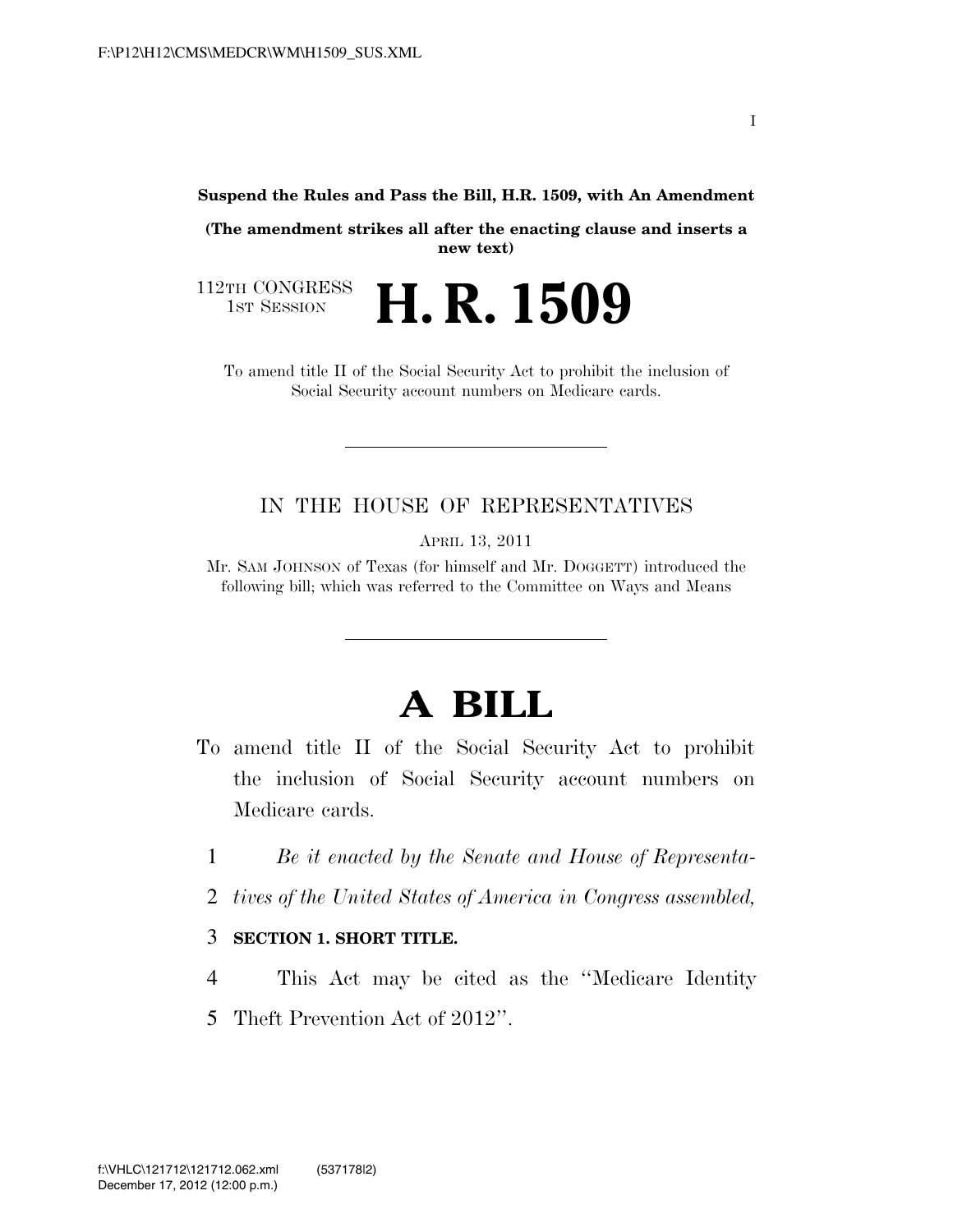| 1              | SEC. 2. PROHIBITION OF INCLUSION OF SOCIAL SECURITY                            |
|----------------|--------------------------------------------------------------------------------|
| $\overline{2}$ | ACCOUNT NUMBERS ON MEDICARE CARDS.                                             |
| 3              | (a) IN GENERAL.—Section $205(c)(2)(C)$ of the Social                           |
| $\overline{4}$ | Security Act $(42 \text{ U.S.C. } 405 \text{ (c)}(2) \text{ (C)})$ is amended— |
| 5              | $(1)$ by moving clause $(x)$ , as added by section                             |
| 6              | $1414(a)(2)$ of the Patient Protection and Affordable                          |
| 7              | Care Act, 2 ems to the left;                                                   |
| 8              | $(2)$ by redesignating clause $(x)$ , as added by                              |
| 9              | section $2(a)(1)$ of the Social Security Number Pro-                           |
| 10             | tection Act of 2010, and clause $(xi)$ as clauses $(xi)$                       |
| 11             | and (xii), respectively; and                                                   |
| 12             | (3) by adding at the end the following new                                     |
| 13             | clause:                                                                        |
| 14             | "(xiii) The Secretary of Health and Human Services,                            |
| 15             | in consultation with the Commissioner of Social Security,                      |
| 16             | shall establish cost-effective procedures to ensure that a                     |
| 17             | Social Security account number (or derivative thereof) is                      |
| 18             | not displayed, coded, or embedded on the Medicare card                         |
| 19             | issued to an individual who is entitled to benefits under                      |
| 20             | part A of title XVIII or enrolled under part B of title                        |
| 21             | XVIII and that any other identifier displayed on such card                     |
| 22             | is not identifiable as a Social Security account number (or                    |
| 23             | derivative thereof).".                                                         |

 (b) IMPLEMENTATION.—In implementing clause (xiii) 25 of section  $205(e)(2)(C)$  of the Social Security Act (42) 26 U.S.C.  $405(e)(2)(C)$ , as added by subsection (a)(3), the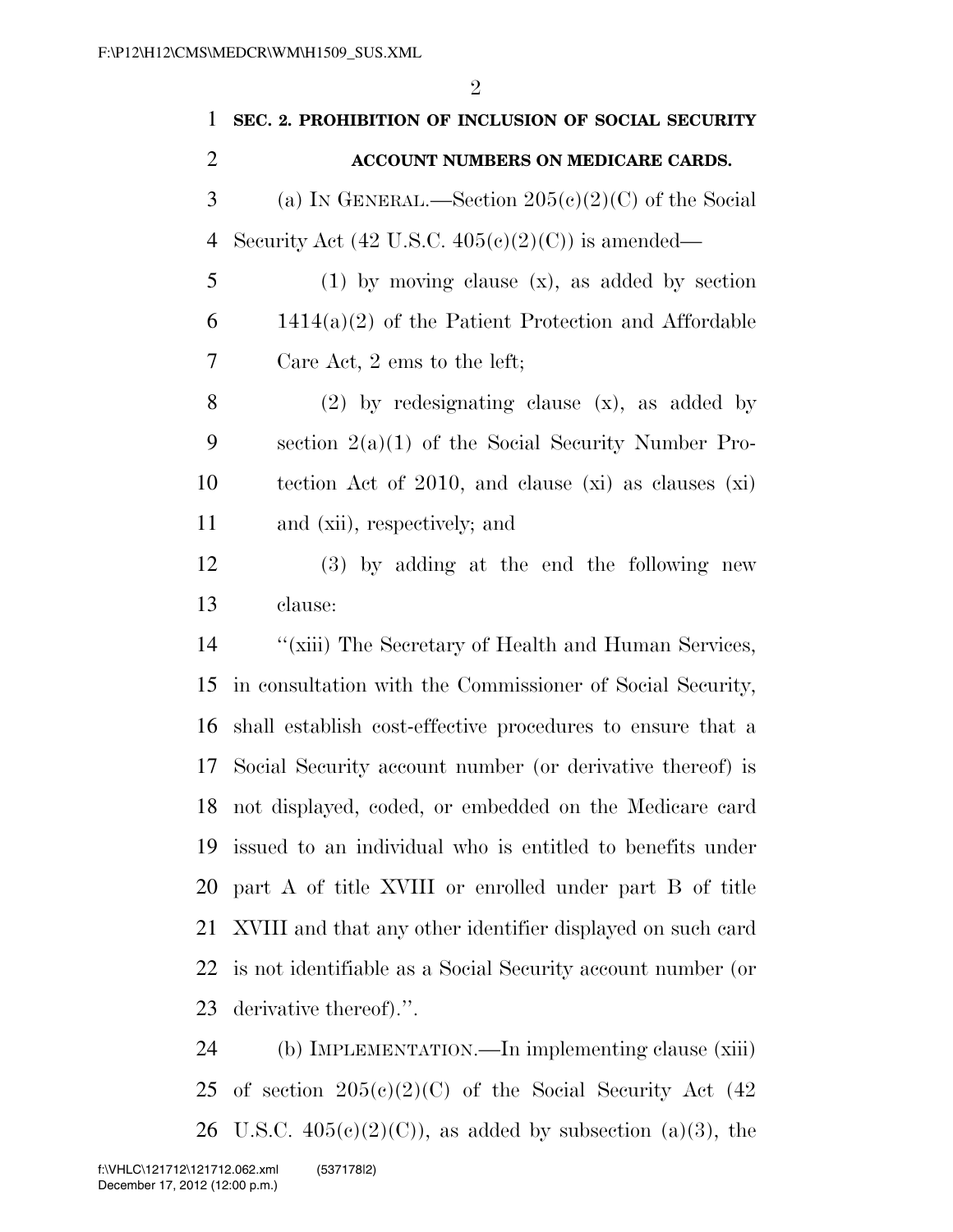Secretary of Health and Human Services shall establish a cost-effective process that involves the least amount of disruption to Medicare beneficiaries and health care pro- viders. The Secretary shall consider implementing a proc- ess, similar to the process involving Railroad Retirement Board beneficiaries, under which a Medicare beneficiary identifier which is not a Social Security account number (or derivative thereof) is used external to the Department of Health and Human Services and is convertible over to a Social Security account number (or derivative thereof) for use internal to such Department and the Social Secu-rity Administration.

(c) EFFECTIVE DATE.—

 (1) IN GENERAL.—Clause (xiii) of section  $205(e)(2)(C)$  of the Social Security Act (42 U.S.C.  $16 \qquad \qquad 405(e)(2)(C)$ , as added by subsection (a)(3), shall apply with respect to Medicare cards issued on and after an effective date specified by the Secretary of Health and Human Services, but in no case shall 20 such effective date be later than the date that is 3 years after the date of the enactment of this Act.

## (2) REISSUANCE.—The Secretary—

 (A) shall provide for the reissuance of Medicare cards that comply with the require-ments of such clause not later than 3 years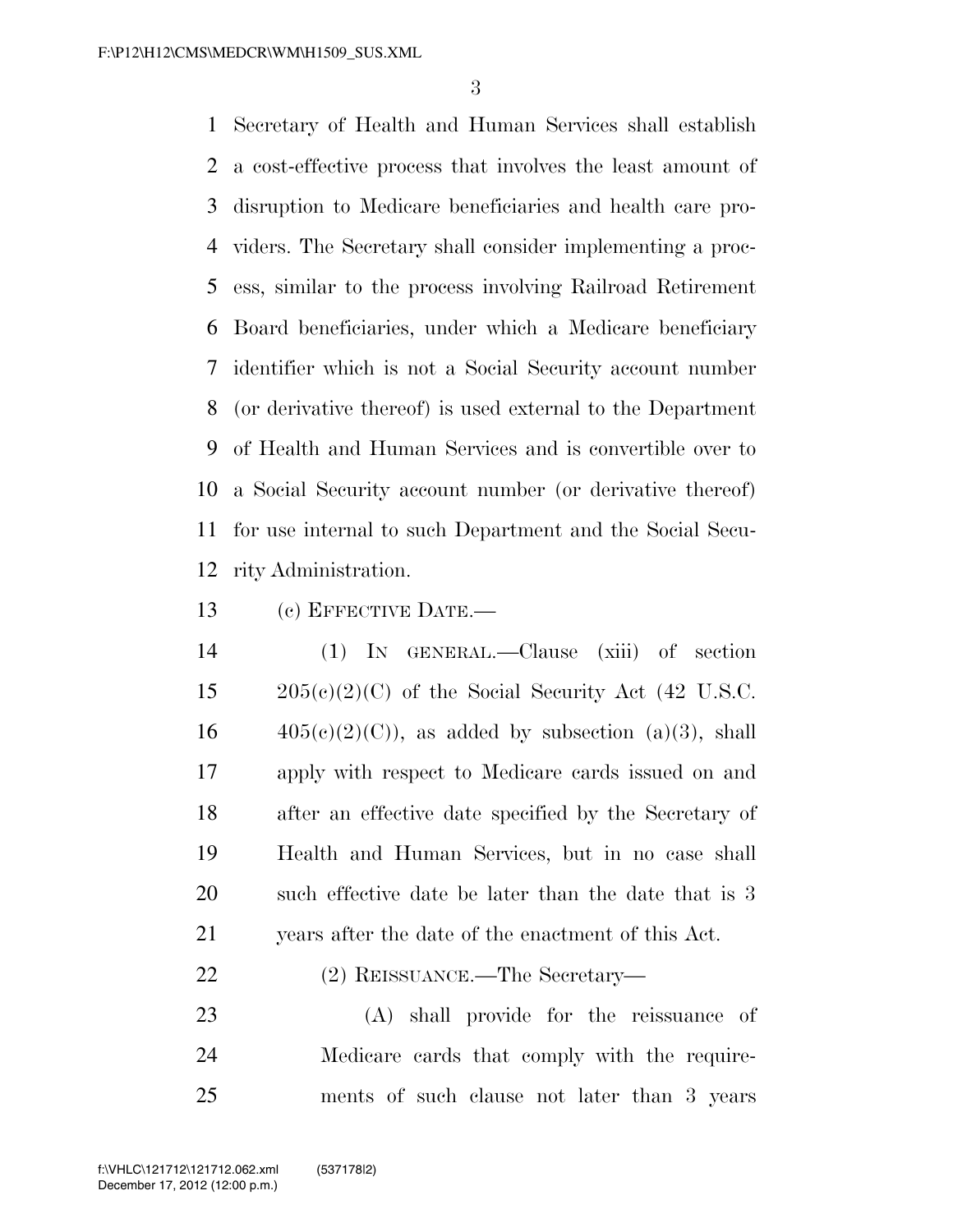after the effective date specified by the Sec-2 retary under paragraph (1); and

 (B) may permit an individual to apply for the reissuance of a Medicare card that complies with such requirements before the date of reissuance otherwise provided under subpara- graph (A) in such exceptional circumstances as the Secretary may specify.

(d) FUNDING.—

 (1) OFFSET FROM MIF.—Amounts in the Medi- care Improvement Fund under section 1898 of the Social Security Act (42 U.S.C. 1395iii) that are available for expenditures from the Fund for services furnished in a fiscal year (through fiscal year 2020) shall be available for transfer to the Centers for Medicare & Medicaid Services Program Management Account as the Secretary of Health and Human Services determines necessary to offset the costs in- curred by the Secretary (including costs under the 20 agreement described in paragraph  $(2)(A)$  in such fiscal year (or a previous fiscal year) in imple-22 menting clause (xiii) of section  $205(e)(2)(C)$  of such 23 Act (42 U.S.C.  $405(e)(2)(C)$ ), as added by sub-24 section  $(a)(3)$ , and this section.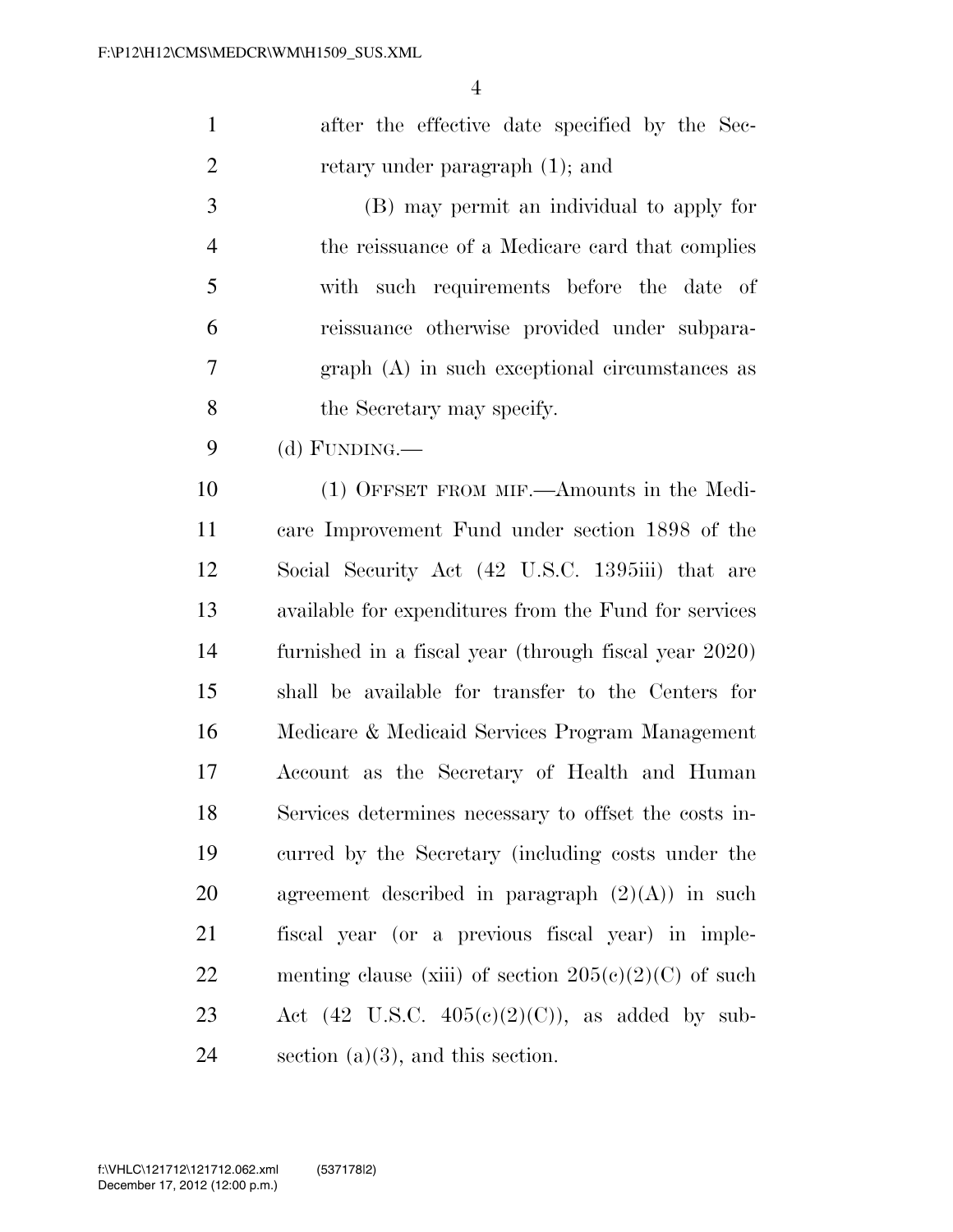| $\mathbf{1}$   | (2) AVAILABILITY OF FUNDING FOR THE SO-          |
|----------------|--------------------------------------------------|
| $\overline{2}$ | CIAL SECURITY ADMINISTRATION.—                   |
| 3              | (A) FUNDING UNDER AGREEMENT.—The                 |
| $\overline{4}$ | Commissioner of Social Security and the Sec-     |
| 5              | retary of Health and Human Services shall        |
| 6              | enter into and maintain an agreement which       |
| 7              | shall—                                           |
| 8              | (i) provide funds to the Commissioner,           |
| 9              | at scheduled intervals as specified in the       |
| 10             | agreement, for the full costs of the respon-     |
| 11             | sibilities of the Commissioner under this        |
| 12             | section; and                                     |
| 13             | (ii) require an annual accounting and            |
| 14             | reconciliation of the actual costs incurred      |
| 15             | and the funds provided under the agree-          |
| 16             | ment.                                            |
| 17             | (B) AVAILABILITY OF FUNDS. Amounts               |
| 18             | transferred to the Centers for Medicare & Med-   |
| 19             | icaid Services Program Management Account        |
| 20             | under paragraph (1) shall be available to the    |
| 21             | Secretary of Health and Human Services to        |
| 22             | carry out the agreement under subparagraph       |
| 23             | (A) and the Secretary shall provide funds to the |
| 24             | Commissioner as required under such agree-       |
| 25             | ment.                                            |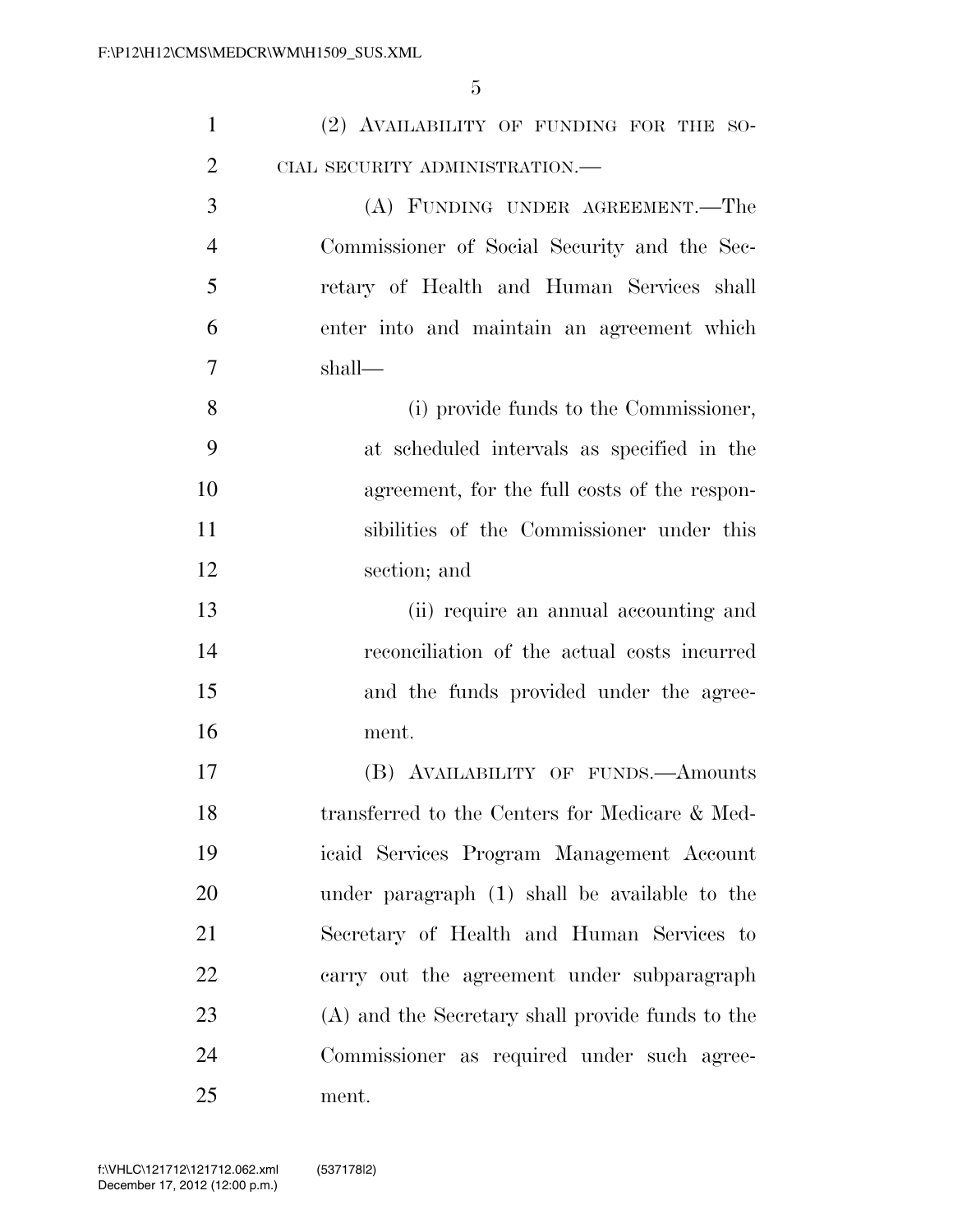| $(e)$ ACCOUNTABILITY.— |  |
|------------------------|--|
|------------------------|--|

2 (1) ACCOUNTING OF EXPENDITURES.—The Secretary of Health and Human Services and the Commissioner of Social Security shall—

 (A) keep a detailed accounting of expendi- tures associated with the implementation of such clause and this section; and

 (B) submit a report on such expenditures to the Committee on Ways and Means of the House of Representatives, the Committee on Finance of the Senate, and the Comptroller General of the United States, on a semi-annual basis, in each of fiscal years 2013 through 2021.

 (2) AUDIT.—The Comptroller General shall conduct a semi-annual financial audit of the expend- itures of the Department of Health and Human Services and of the Social Security Administration during such fiscal years in implementing such clause and this section. Each such audit shall include an examination of whether funds made available under subsection (d) are used solely for the purpose de-scribed in such subsection.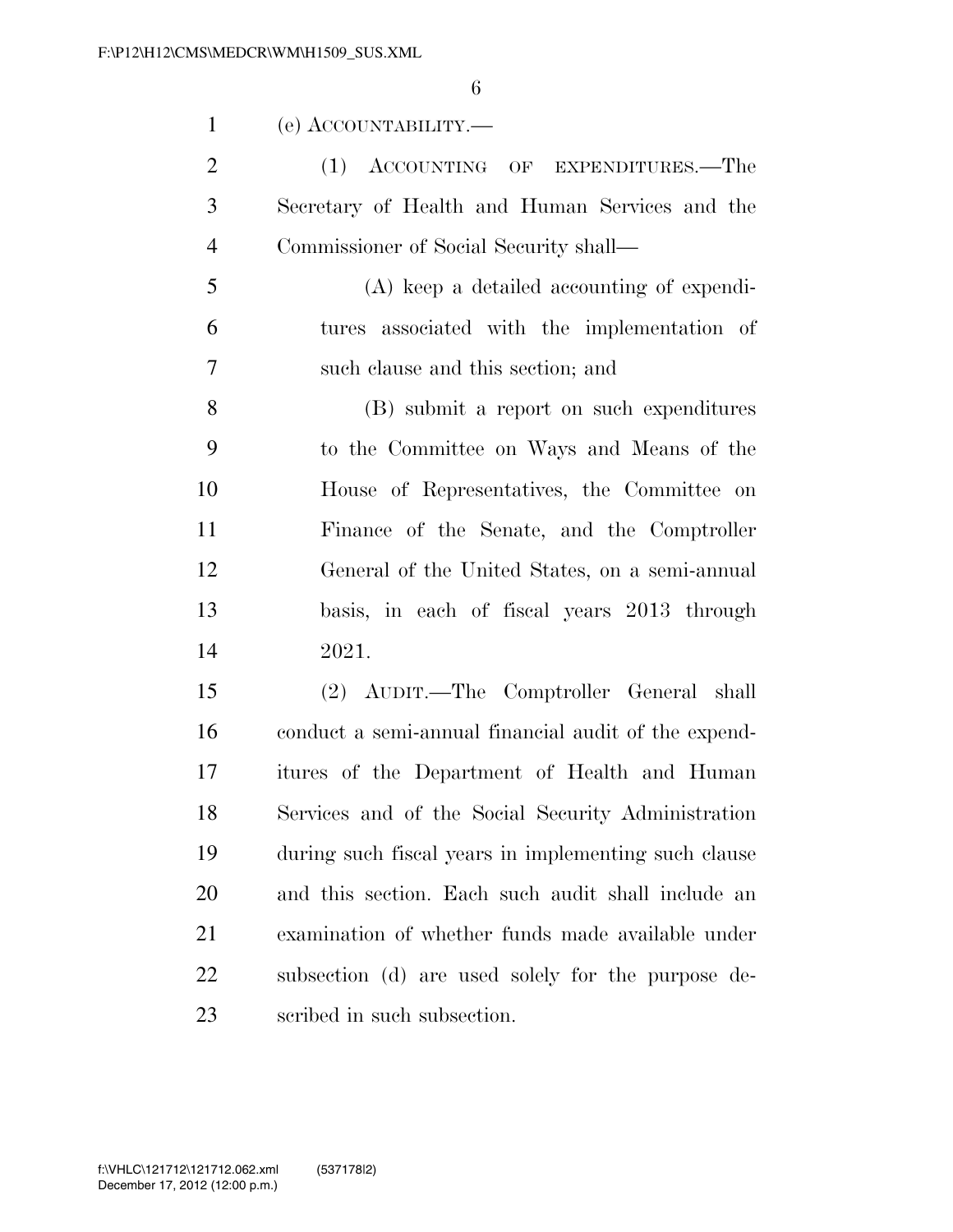# **SEC. 3. MEDICARE SMART CARD TECHNOLOGY STUDY AND REPORT.**

 (a) STUDY.—The Comptroller General of the United States shall conduct a study that examines whether the Medicare program should use smart card technology for Medicare beneficiary cards and for provider membership cards.

 (b) DETAILS OF STUDY.—Such study shall include an examination of the following:

 (1) Potential levels of provider investment re- quired to use cards with such technology in various care settings.

 (2) Systems-related and implementation-related costs to the Medicare program to use such tech-nology.

 (3) The extent to which private insurance com- panies have adopted or considered such technology and their reasons for adoption or non-adoption of such technology.

 (4) The extent to which use of cards with such 21 technology would—

 (A) reduce the potential for identity theft and other unlawful use of Medicare beneficiary and provider identifying information;

 (B) increase the quality of care furnished 26 to Medicare beneficiaries;